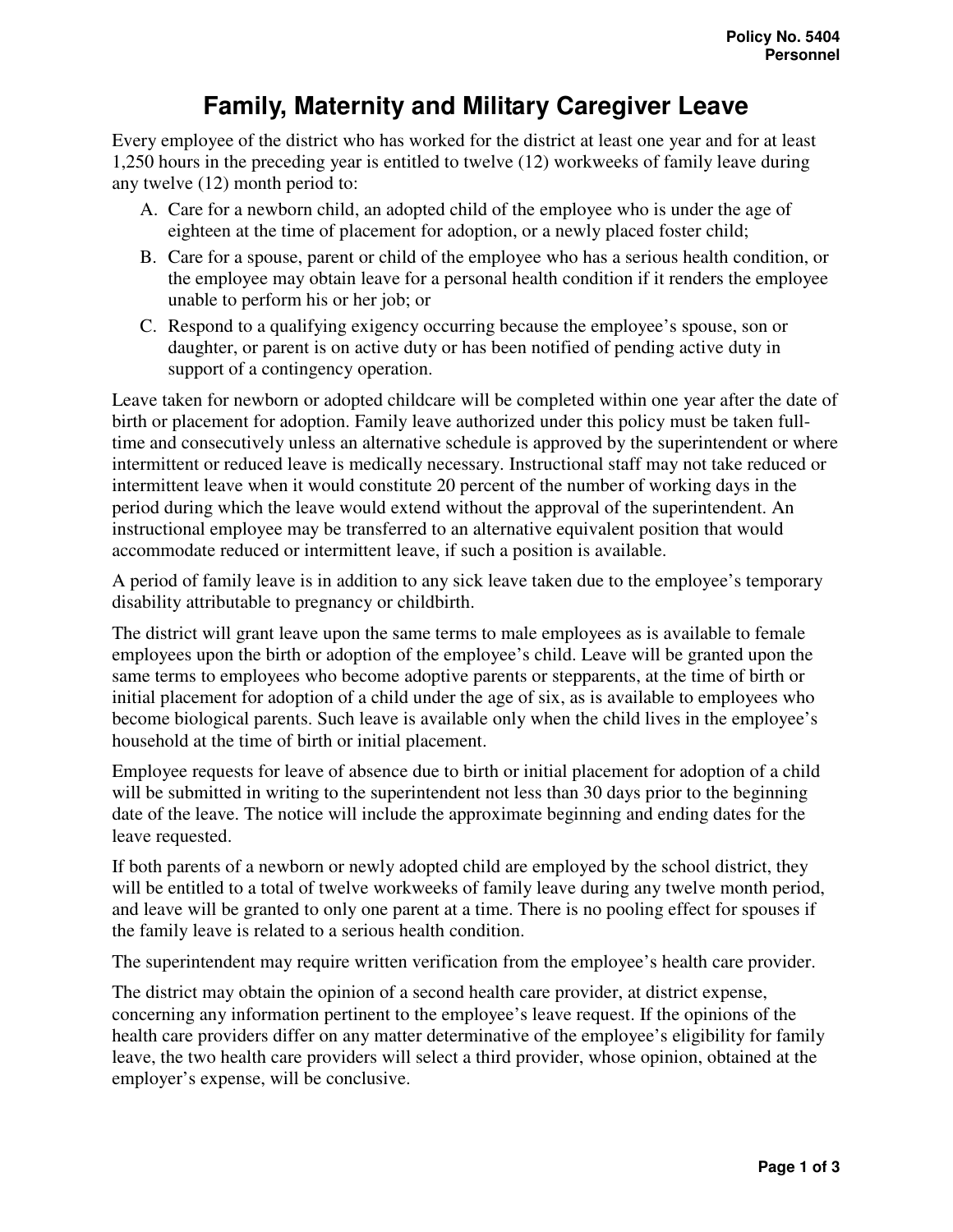# **Maternity Leave**

A staff member may use accumulated, paid sick leave for the period of actual disability attributable to pregnancy or childbirth. This period will extend from the date of birth for a period of not more than 60 days, unless an actual period of disability which begins prior to the date of birth or continues beyond 60 days is otherwise verified in writing by the employee's physician.

If the employee's accumulated sick leave is exhausted during the period of maternity, the district will grant a leave of absence without pay or fringe benefits, upon the staff member's request, for the remainder of the period of actual disability due to pregnancy or childbirth.

During any unpaid portion of such leave of absence, the staff member may pay the premiums for any district insurance plans to keep coverage in effect for the employee and her family.

#### A. Notice Required

A pregnant staff member is requested to notify her immediate supervisor and the superintendent by the beginning of the fifth month of pregnancy.

At the time of such notice the staff member will submit a written request to her immediate supervisor and the superintendent for one or more of the following:

- 1. Maternity leave for the period of her actual disability due to pregnancy or childbirth;
- 2. Family leave for a period of up to 12 weeks, in addition to any period of maternity disability leave, the district will extend the employee's health benefit during this period of unpaid leave;
- 3. Leave of absence for a period of up to the beginning of the next school term or school year. Such extended leave of absence may be approved at the discretion of the superintendent based upon consideration of educational program needs and the desires of the staff member, together with the recommendation of her personal physician or licensed practitioner; or
- 4. Termination of employment by resignation.

The notice to the district will include the approximate beginning and ending dates for the leave.

#### B. Employment Conditions

A pregnant staff member may continue working as long as she is capable of performing her normal duties, with the written approval of her physician or licensed practitioner.

The staff member may return to work when physically able to perform her duties. If the employee intends to return to work within 60 days of childbirth, her personal physician or licensed practitioner must certify that the staff member is in good health and ready to resume her duties.

No later than 30 days after the date of birth, the staff member is requested to notify the superintendent of the specific date when she will return to work. Unless the superintendent approves an earlier date of return, the employee will give at least 14 days advance notice of the actual date of return.

The staff member will return to her duties following an extended leave of absence on the date approved by the superintendent. If the employee is still experiencing a disability due to pregnancy, miscarriage, abortion, childbirth or recovery which prevents the employee from performing her duties on the scheduled date of return, an additional period of unpaid leave of absence may be approved at the discretion of the superintendent based